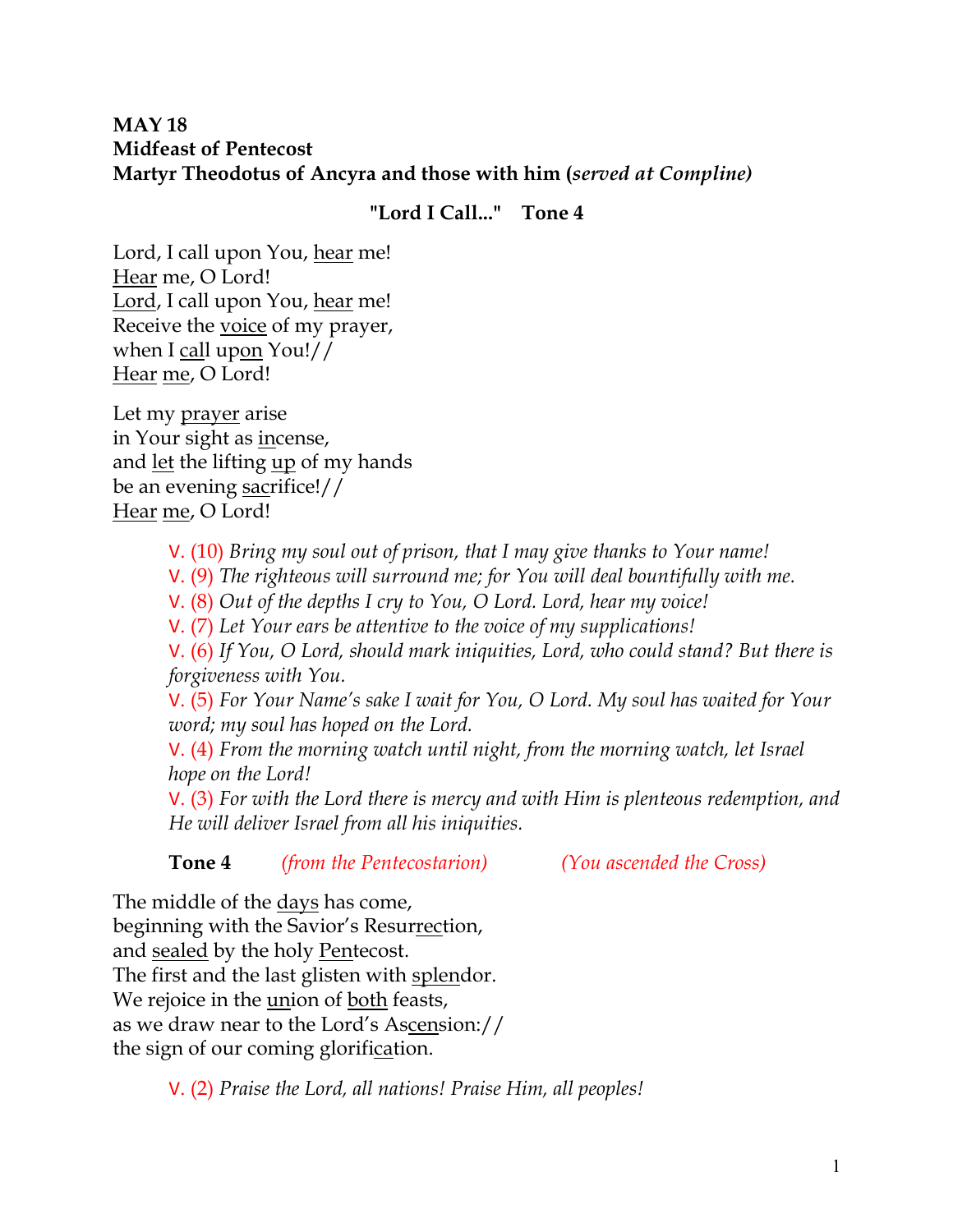Be glad, O Zion! Hear the announcement of Christ's Resurrection! Let her faithful sons rejoice! The filth of the daughter of Zion is washed away. Jerusalem, stained with the blood of God's murder, is cleansed by the Spirit.// With songs of joy she celebrates the middle of the feast.

V. (1) *For His mercy is confirmed on us, and the truth of the Lord endures forever.* 

As it is written, the abundant outpouring of divine gifts is drawing near. The chosen day of the Spirit is halfway come. The true promise of Christ to the Disciples after His death, burial, and Resurrection,// heralds the coming of the Comforter.

> *Glory to the Father, and to the Son, and to the Holy Spirit; now and ever, and unto ages of ages. Amen.*

**Tone 6** *(from the Pentecostarion)*

We have assembled, O Christ, to praise the miracle of Your mysteries: the midfeast of Your Resurrection and the coming of Your Holy Spirit.// Send down on us great mercy!

> **Old Testament Readings Composite 19 (Micah) Composite 20 (Isaiah) Proverbs 9:1-11**

## **Aposticha**

**Tone 1** *Idiomela (from the Pentecostarion, by John the Monk)*

The middle of the fifty days is here, wherein Christ manifested His divine power. He healed the paralytic, raising him from his bed by a word. In the flesh He worked signs and wonders,// granting mankind eternal life and great mercy.

V. *Remember Your congregation, which You have gotten of old! (Ps. 73:2)*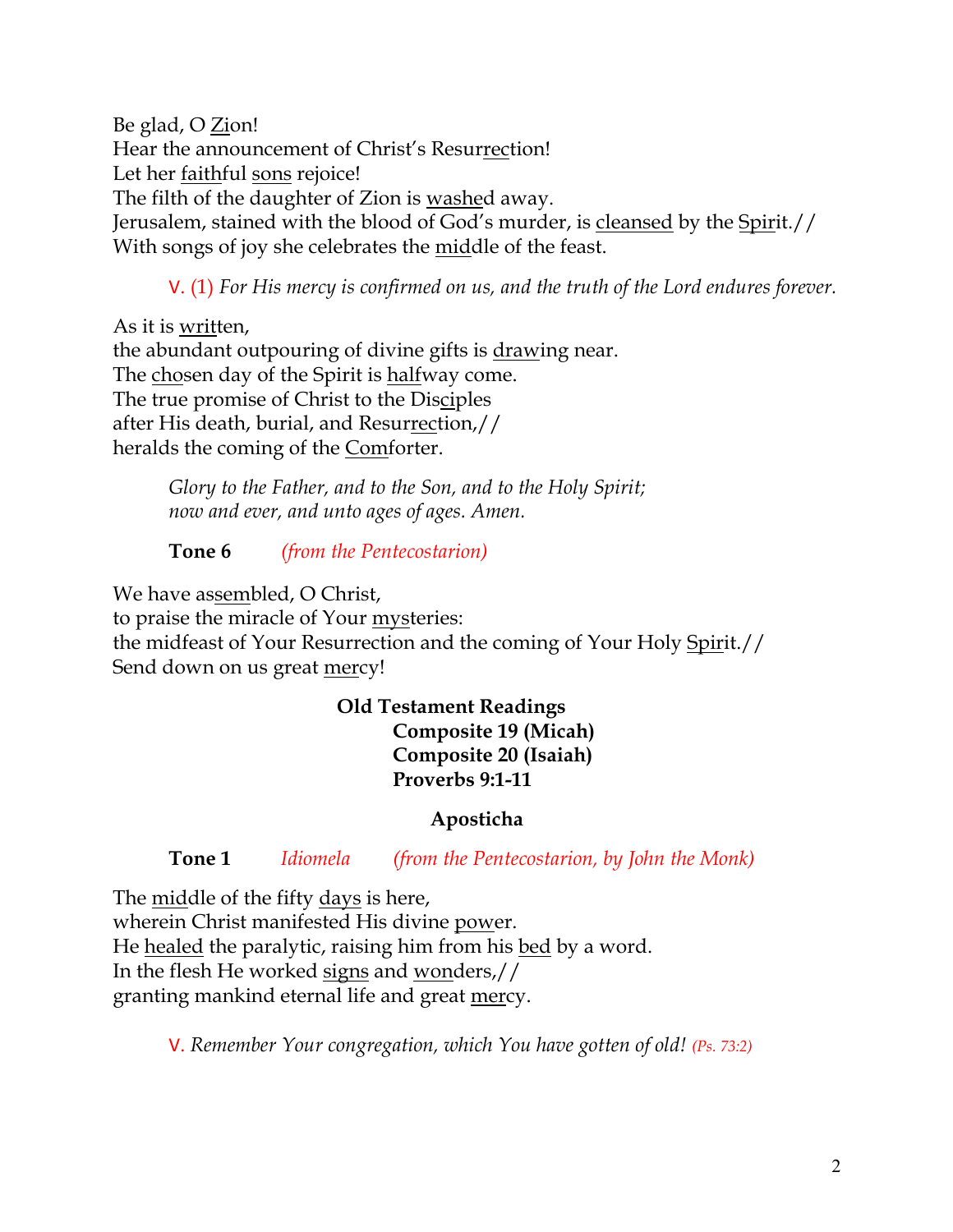You came to the Temple, O Wisdom of God, in the middle of the feast to teach and edify the Jews, the Scribes, and the Pharisees. "Let him who thirsts come to Me and drink the water of life! He will never thirst again! Whoever believes in Me, streams of living water shall flow from him." How great is Your goodness and Your compassion!// Glory to You, O Christ our God!

V. *God is our King before the ages; He has worked salvation in the midst of the earth! (Ps. 73:13)*

## **Tone 2**

Jesus went up to the Temple in the <u>mid</u>dle of the feast. He proclaimed to the disobedient Jews: "Let him who thirsts come to Me and drink! I will give him the water of life, and he will never thirst again. Living streams will flow from the heart of him who believes in Me;// he will find the Light of the world."

*Glory to the Father, and to the Son, and to the Holy Spirit; now and ever, and unto ages of ages. Amen.*

**Tone 8** *(from the Pentecostarion)*

O Savior, while You were teaching the Jews in the midst of the feast, they murmured: "How can this man be learnéd, who never studied?" They would not believe that You are the Wisdom Who created the world.// O Lord, glory to You!

## **Tone 8 Troparion** *(Midfeast)*

In the middle of the feast, O Savior, fill my thirsting soul with the waters of piety, as You cried to all: "If anyone thirst, let him come to Me and drink!" $\frac{1}{\sqrt{2}}$ O Christ God, Fountain of our life, glory to You! *(once)*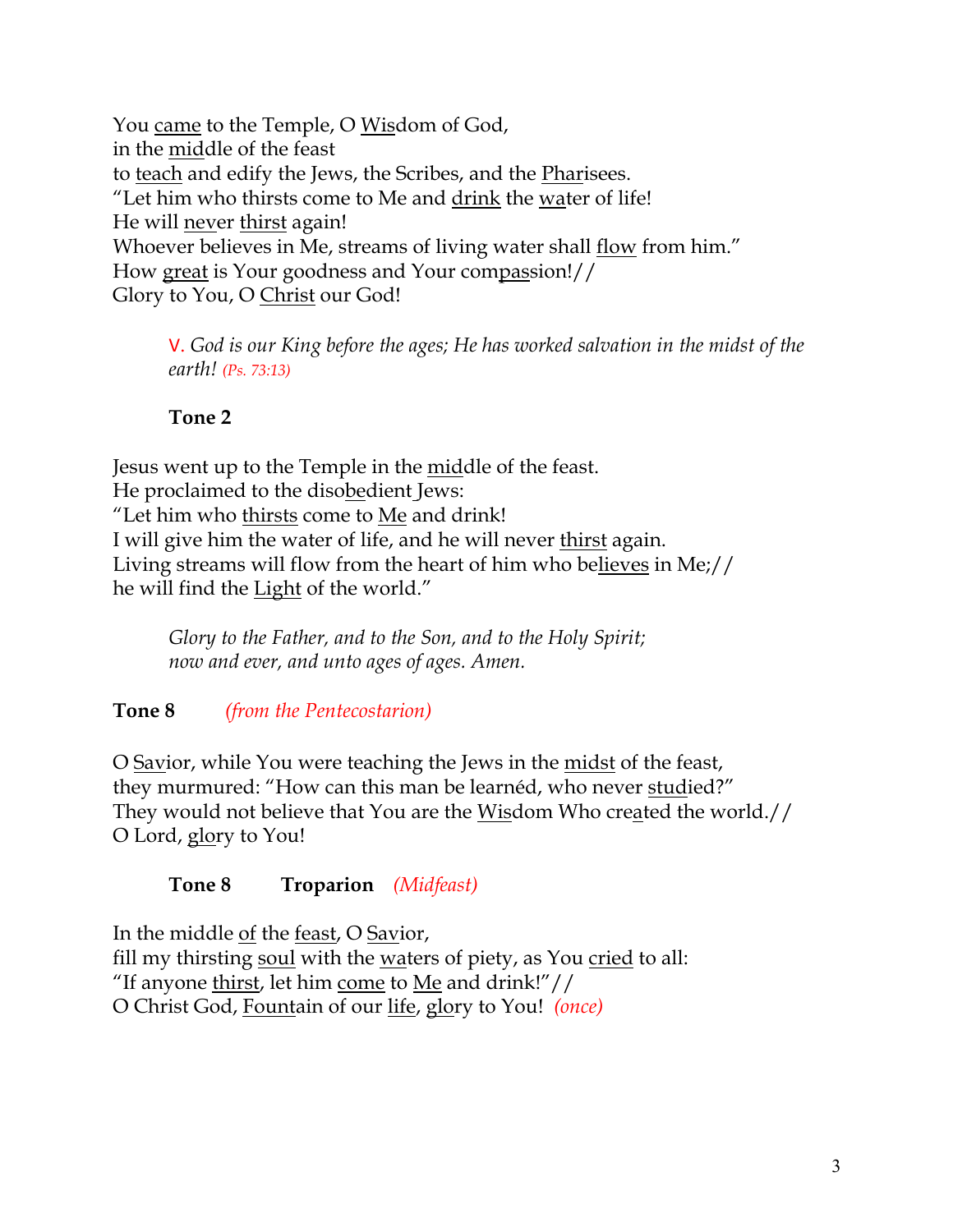*(at the Divine Liturgy)*

**Tone 8 Troparion** *(Midfeast)*

In the middle of the feast, O Savior, fill my thirsting soul with the waters of piety, as You cried to all: "If anyone thirst, let him come to Me and drink!"// O Christ God, Fountain of our life, glory to You!

**Tone 4 Kontakion** *(Midfeast)*

Christ God, the Creator and Master of all, cried to all in the midst of the feast of the Law: "Come and draw the water of immortality!" We fall before You and faithfully cry:// "Grant us Your mercies, for You are the Fountain of our life!"

**Tone 3 Prokeimenon** *(Midfeast)*

Great is our Lord, and abundant in power, / His understanding is beyond measure. *(Ps. 146:5)*

V. *Praise the Lord! For it is good to sing praises to our God! (Ps. 146:1)*

**Epistle** (34) Acts 14:6-18

# **Tone 1**

Alleluia, Alleluia, Alleluia!

V. *Remember Your congregation, which You have gotten of old! (Ps. 73:2)*

V. *God is our King before the ages; He has worked salvation in the midst of the earth! (Ps. 73:13)*

> **Gospel** (26) John 7:14-30

*(Instead of "It is truly meet…," we sing:)*

Virginity is foreign to mothers; childbearing is strange for virgins. But in you, O Theotokos, both were accomplished. For this all the earthly nations unceasingly magnify you. *(Heirmos of the 9th Ode of the 1st Midfeast Canon)*